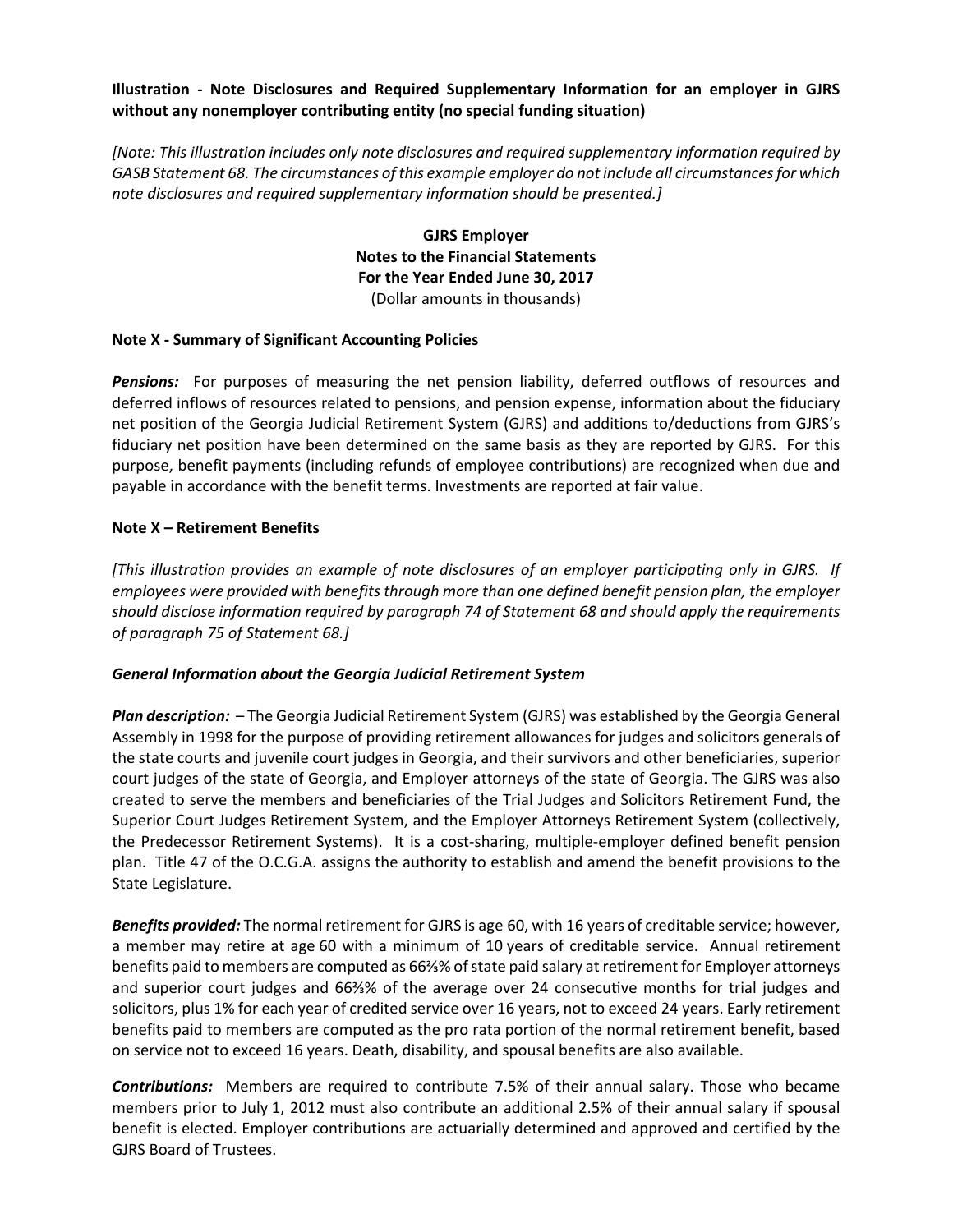# *Pension Liabilities, Pension Expense, and Deferred Outflows of Resources and Deferred Inflows of Resources Related to Pensions*

At June 30, 2017, the Employer reported a liability for its proportionate share of the net pension liability. The net pension liability was measured as of June 30, 2016. The total pension liability used to calculate the net pension liability was based on an actuarial valuation as of June 30, 2015. An expected total pension liability as of June 30, 2016 was determined using standard roll-forward techniques. The Employer's proportion of the net pension liability was based on contributions to GJRS during the fiscal year ended June 30, 2016. At June 30 2016, the Employer's proportion was X.XXXXXXXX%, which was an increase (decrease) of X.XX % from its proportion measured as of June 30, 2015.

For the year ended June 30, 2017, the Employer recognized pension expense of \$X,XXX. At June 30, 2017, the Employer reported deferred outflows of resources and deferred inflows of resources related to pensions from the following sources:

|                                                                                                                     | <b>Deferred</b><br>Outflows of<br><b>Resources</b> | <b>Deferred</b><br>Inflows of<br><b>Resources</b> |
|---------------------------------------------------------------------------------------------------------------------|----------------------------------------------------|---------------------------------------------------|
| Differences between expected and actual<br>experience                                                               | \$<br>X,XXX \$                                     | X,XXX                                             |
| Changes of assumptions                                                                                              | X,XXX                                              | X,XXX                                             |
| Net difference between projected and actual<br>earnings on pension plan investments                                 | X,XXX                                              | X, XXX                                            |
| Changes in proportion and differences between<br>Employer contributions and proportionate share<br>of contributions | X,XXX                                              | X,XXX                                             |
| Employer contributions subsequent to the<br>measurement date                                                        | X, XXX                                             |                                                   |
| Total                                                                                                               | \$<br>X,XXX \$                                     | X,XXX                                             |

Employer contributions subsequent to the measurement date of \$X,XXX are reported as deferred outflows of resources and will be recognized as a reduction of the net pension liability in the year ended June 30, 2018. Other amounts reported as deferred outflows of resources and deferred inflows of resources related to pensions will be recognized in pension expense as follows:

| Year ended June 30: |   |       |
|---------------------|---|-------|
| 2018                | S | X,XXX |
| 2019                |   | X,XXX |
| 2020                |   | X,XXX |
| 2021                |   | X,XXX |
| 2022                |   | X,XXX |
| Thereafter          |   | X,XXX |

*Actuarial assumptions:* The total pension liability as of June 30, 2016 was determined by an actuarial valuation as of June 30, 2015 using the following actuarial assumptions, applied to all periods included in the measurement: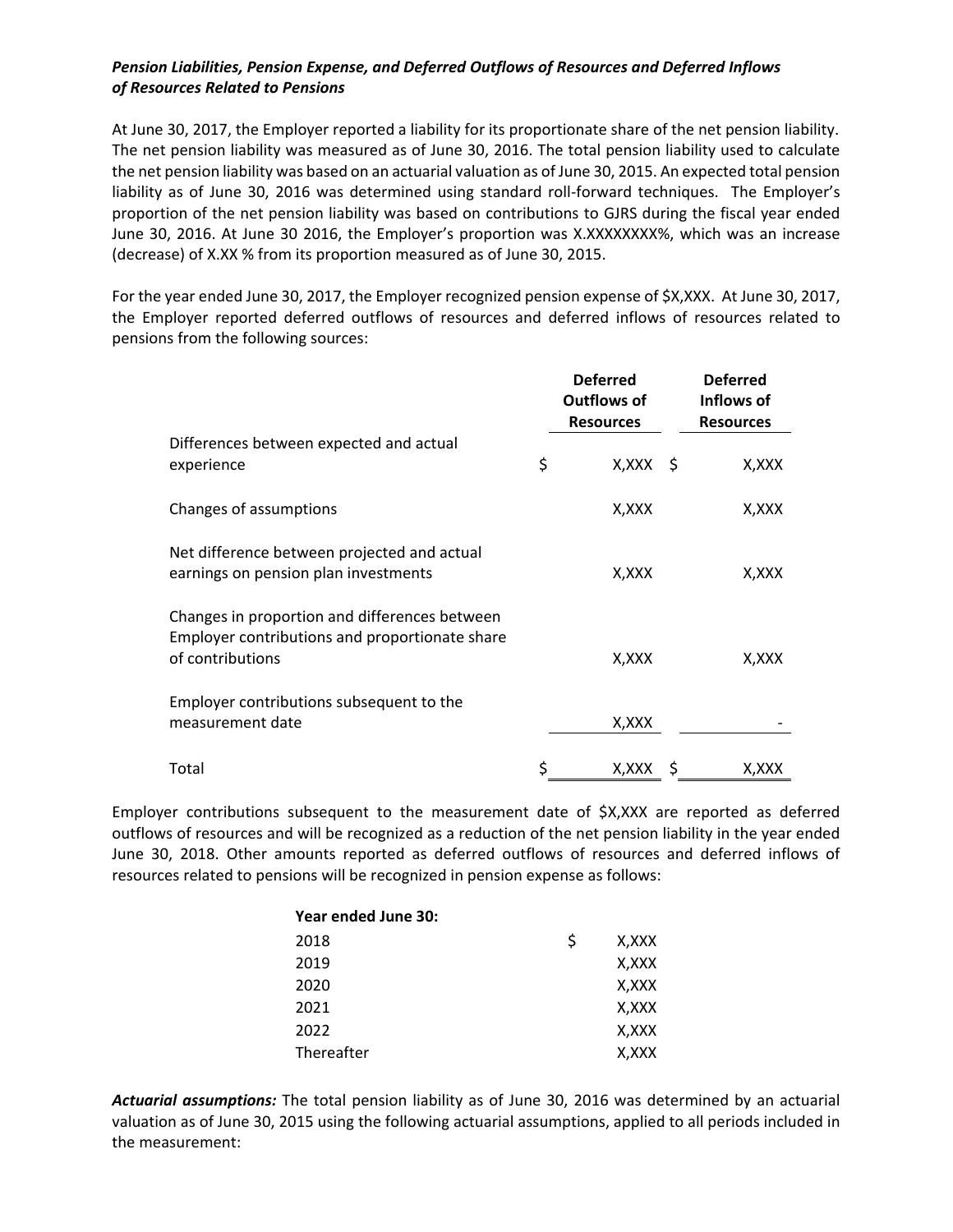| Inflation                 | 2.75%                                                                 |
|---------------------------|-----------------------------------------------------------------------|
| Salary increases          | 4.50%, including inflation                                            |
| Investment rate of return | 7.50%, net of pension plan investment expense,<br>including inflation |
|                           |                                                                       |

Mortality rates were based on the RP‐2000 Combined Mortality Table projected to 2025 with projection scale BB and set forward 2 years for both males and females for the period after retirement and for dependent beneficiaries. For the period after disability retirement, the RP‐2000 Disabled Mortality Table projected to 2025 with projection scale BB and set back 7 years for males and set forward 3 years for females is used. Rates of mortality in active service were based on the RP‐2000 Employee Mortality Table projected to 2025 with projection scale BB.

The actuarial assumptions used in the June 30, 2015 valuation were based on the results of an actuarial experience study for the period July 1, 2009 – June 30, 2014.

The long‐term expected rate of return on pension plan investments was determined using a log‐normal distribution analysis in which best‐estimate ranges of expected future real rates of return (expected nominal returns, net of pension plan investment expense and the assumed rate of inflation) are developed for each major asset class. These ranges are combined to produce the long-term expected rate of return by weighting the expected future real rates of return by the target asset allocation percentage and by adding expected inflation. The target allocation and best estimates of arithmetic real rates of return for each major asset class are summarized in the following table:

| <b>Asset class</b>                      | <b>Target</b><br>allocation | Long-term<br>expected real<br>rate of return* |
|-----------------------------------------|-----------------------------|-----------------------------------------------|
| Fixed income                            | 30.00%                      | $(0.50)$ %                                    |
| Domestic large equities                 | 37.20                       | 9.00                                          |
| Domestic mid equities                   | 3.40                        | 12.00                                         |
| Domestic small equities                 | 1.40                        | 13.50                                         |
| International developed market equities | 17.80                       | 8.00                                          |
| International emerging market equities  | 5.20                        | 12.00                                         |
| Alternatives                            | 5.00                        | 10.50                                         |
| Total                                   | 100.00%                     |                                               |

\* Rates shown are net of the 2.75% assumed rate of inflation

*Discount rate:* The discount rate used to measure the total pension liability was 7.50 %. The projection of cash flows used to determine the discount rate assumed that plan member contributions will be made at the current contribution rate and that employer and State of Georgia contributions will be made at rates equal to the difference between actuarially determined contribution rates and the member rate. Based on those assumptions, the pension plan's fiduciary net position was projected to be available to make all projected future benefit payments of current plan members. Therefore, the long-term expected rate of return on pension plan investments was applied to all periods of projected benefit payments to determine the total pension liability.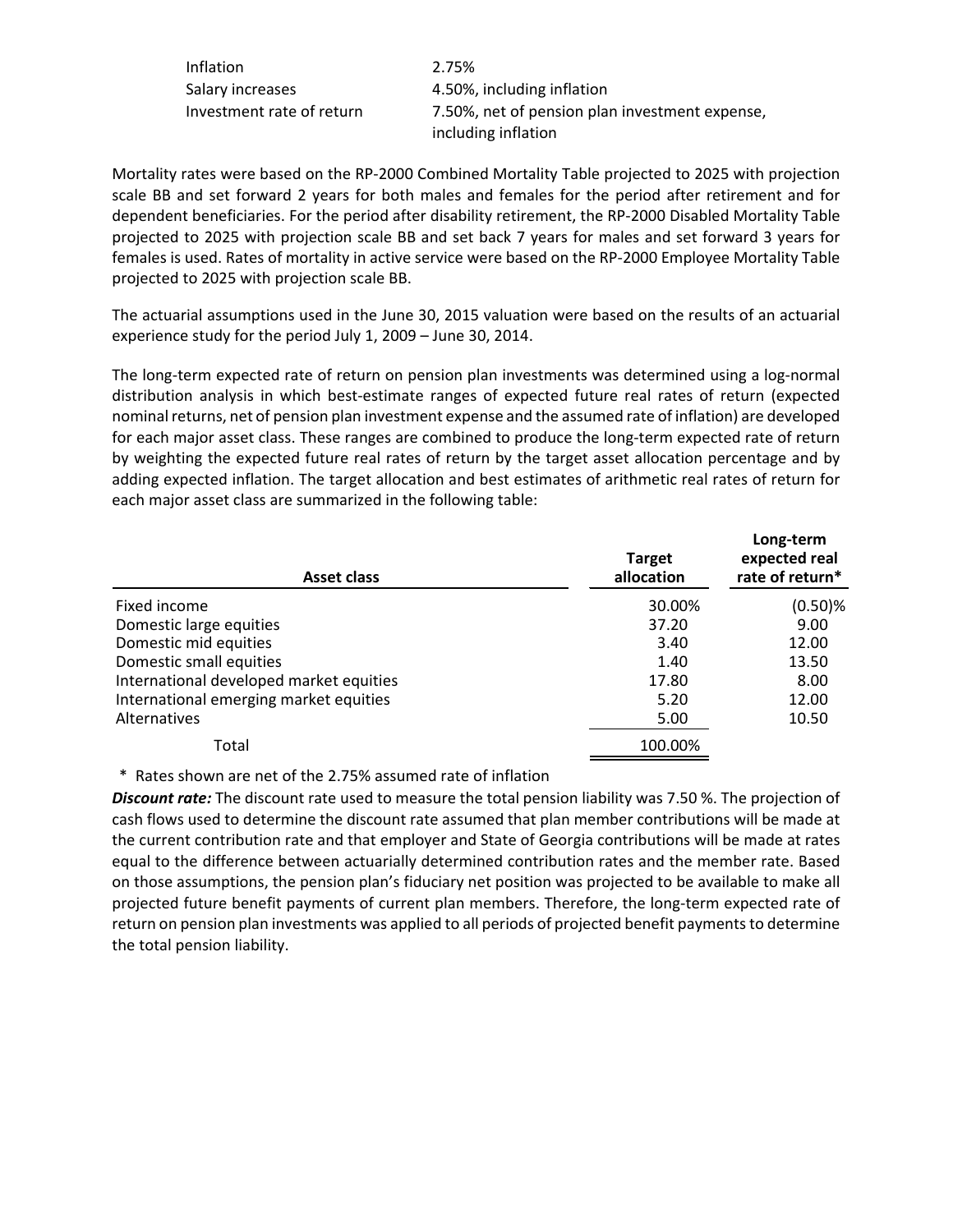*Sensitivity of the Employer's proportionate share of the net pension liability to changes in the discount* rate: The following presents the Employer's proportionate share of the net pension liability calculated using the discount rate of 7.50 %, as well as what the Employer's proportionate share of the net pension liability would be if it were calculated using a discount rate that is 1‐percentage‐point lower (6.50 %) or 1‐ percentage‐point higher (8.50 %) than the current rate:

|                                       | 1%                         | Current                  | 1%                         |
|---------------------------------------|----------------------------|--------------------------|----------------------------|
|                                       | <b>Decrease</b><br>(6.50%) | discount rate<br>(7.50%) | <b>Increase</b><br>(8.50%) |
| Employer's proportionate share of the |                            |                          |                            |
| net pension liability                 | XXX.XXX S                  | XXX,XXX \$               | XXX.XXX                    |

*Pension plan fiduciary net position:* Detailed information about the pension plan's fiduciary net position is available in the separately issued GJRS financial report which is publically available at www.ers.ga.gov/formspubs/formspubs.

## **Payables to the pension plan**

*[If the Employer reported payables to the defined benefit pension plan, it should disclose information required by paragraph 122 of Statement 68.]*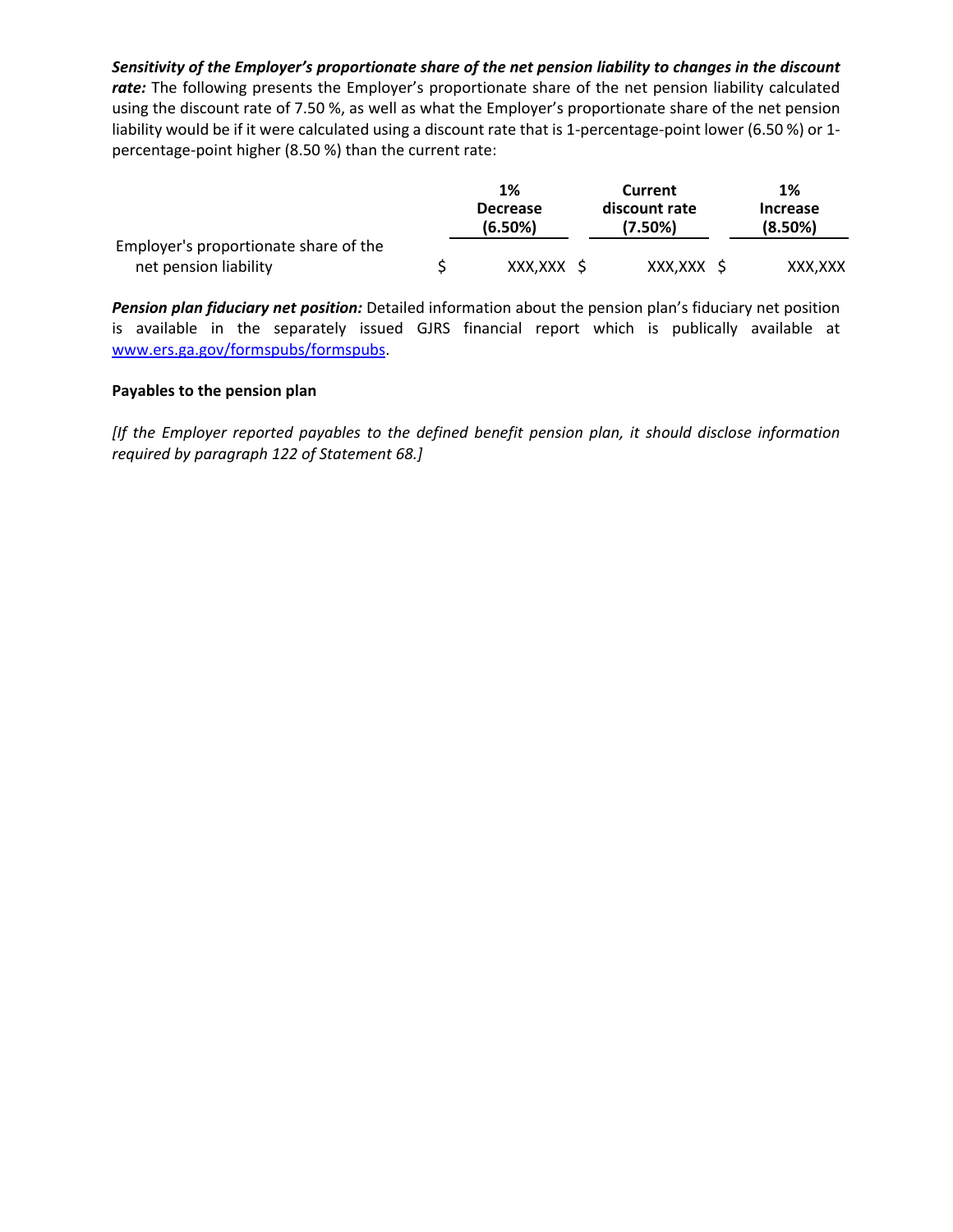# **GJRS Employer Required Supplementary Information Schedule of Proportionate Share of the Net Pension Liability Georgia Judicial Retirement System For the Year Ended June 30**

(Dollar amounts in thousands)

|                                                                                                                           | 2017         | 2016     | 2015     |
|---------------------------------------------------------------------------------------------------------------------------|--------------|----------|----------|
|                                                                                                                           |              |          |          |
| Employer's proportion of the net pension liability (asset)                                                                | X.XXX%       | X.XXX%   | X.XXX%   |
| Employer's proportionate share of the net pension<br>Liability (asset)                                                    | \$<br>XX,XXX | XX,XXX   | XX,XXX   |
| Employer's covered-employee payroll                                                                                       | \$<br>XX.XXX | XX,XXX   | XX.XXX   |
| Employer's proportionate share of the net pension<br>Liability (asset) as a percentage of its covered-employee<br>payroll | $X.XX\%$     | $X.XX\%$ | $X.XX\%$ |
| Plan fiduciary net position as a percentage of the total<br>pension liability (asset)                                     | 109.32%      | 113.38%  | 114.37%  |

Note: Schedule is intended to show information for the last 10 fiscal years. Additional years will be *displayed as they become available.*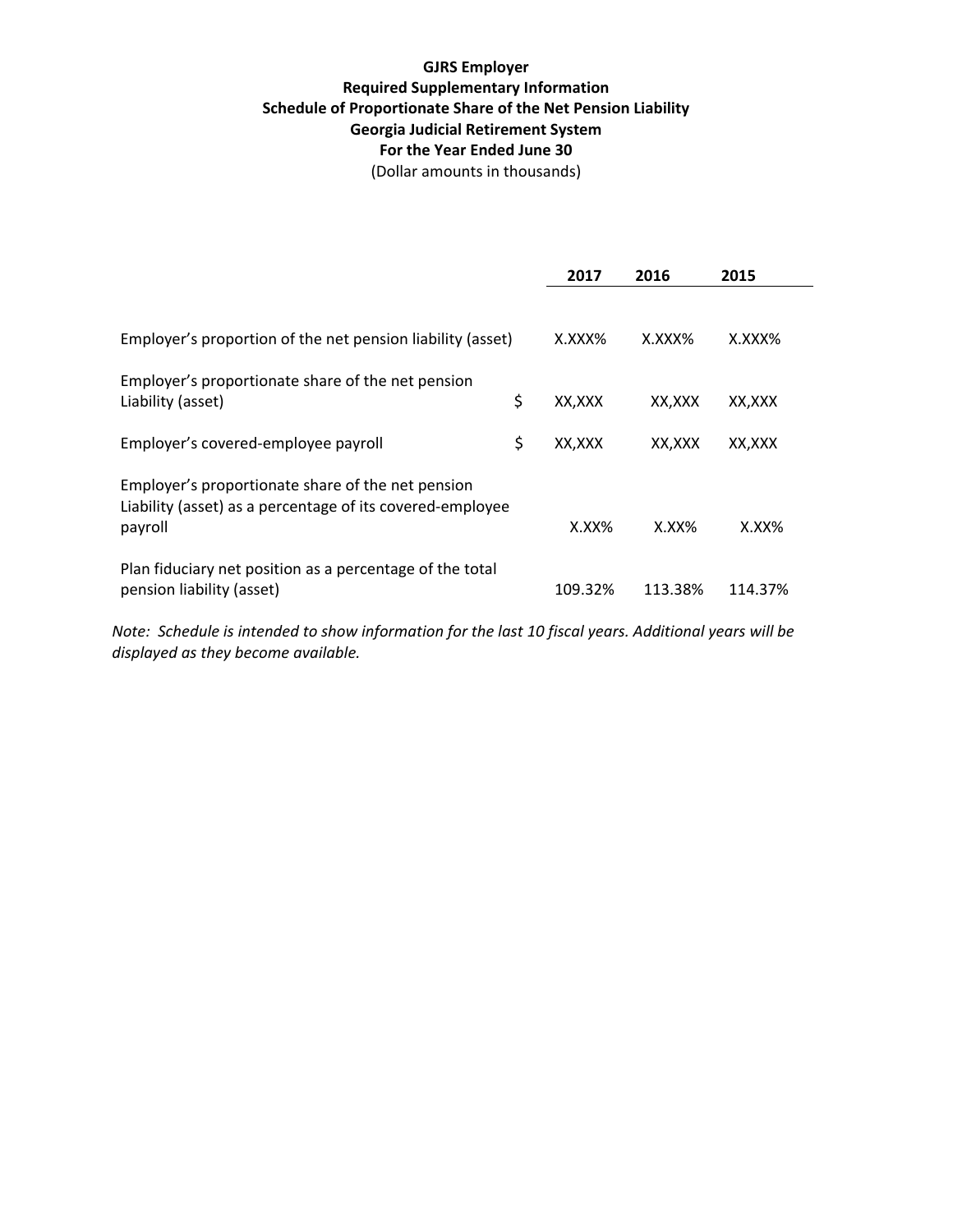GJRS Employer<br>Required Supplementary Information<br>Schedule of Contributions<br>Georgia Judicial Retirement System<br>For the Year Ended June 30<br>(Dollar amounts in thousands) **Required Supplementary Information Georgia Judicial Retirement System (Dollar amounts in thousands) For the Year Ended June 30 Schedule of Contributions GJRS Employer**

|                                                                            |   | 2017     | 2016   | 2015   | 2014     | 2013     | 2012     | 2011   | 2010   | 2009    | 2008    |
|----------------------------------------------------------------------------|---|----------|--------|--------|----------|----------|----------|--------|--------|---------|---------|
| Contractually required<br>contribution                                     | s | xxx,xxx  | XX,XXX | XX,XXX | XX, XXX  | XX, XXX  | XX, XXX  | XX,XXX | XX,XXX | XX, XXX | XX, XXX |
| Contributions in relation to the<br>contractually required<br>contribution |   | XX, XXX  | XX,XXX | XX,XXX | XX, XXX  | XX, XXX  | XX,XXX   | XX,XXX | XX,XXX | XX, XXX | XX, XXX |
| Contribution deficiency (excess)                                           |   | XX, XXX  | XX,XXX | XX,XXX | XX, XXX  | XXX, XXX | XX,XXX   | XX,XXX | XX,XXX | XX, XXX | XX, XXX |
| Employer's covered-employee<br>payroll                                     |   | XX, XXX  | XX,XXX | XX,XXX | XX, XXX  | XX, XXX  | XX, XXX  | XX,XXX | XX,XXX | XX, XXX | xxx,xxx |
| Contributions as a percentage<br>of covered-employee payroll               |   | $X.XX\%$ | X.XX%  | X.XX%  | $X.XX\%$ | X.XX%    | $X.XX\%$ | X.XX%  | X.XX%  | X.XX%   | X.XX%   |